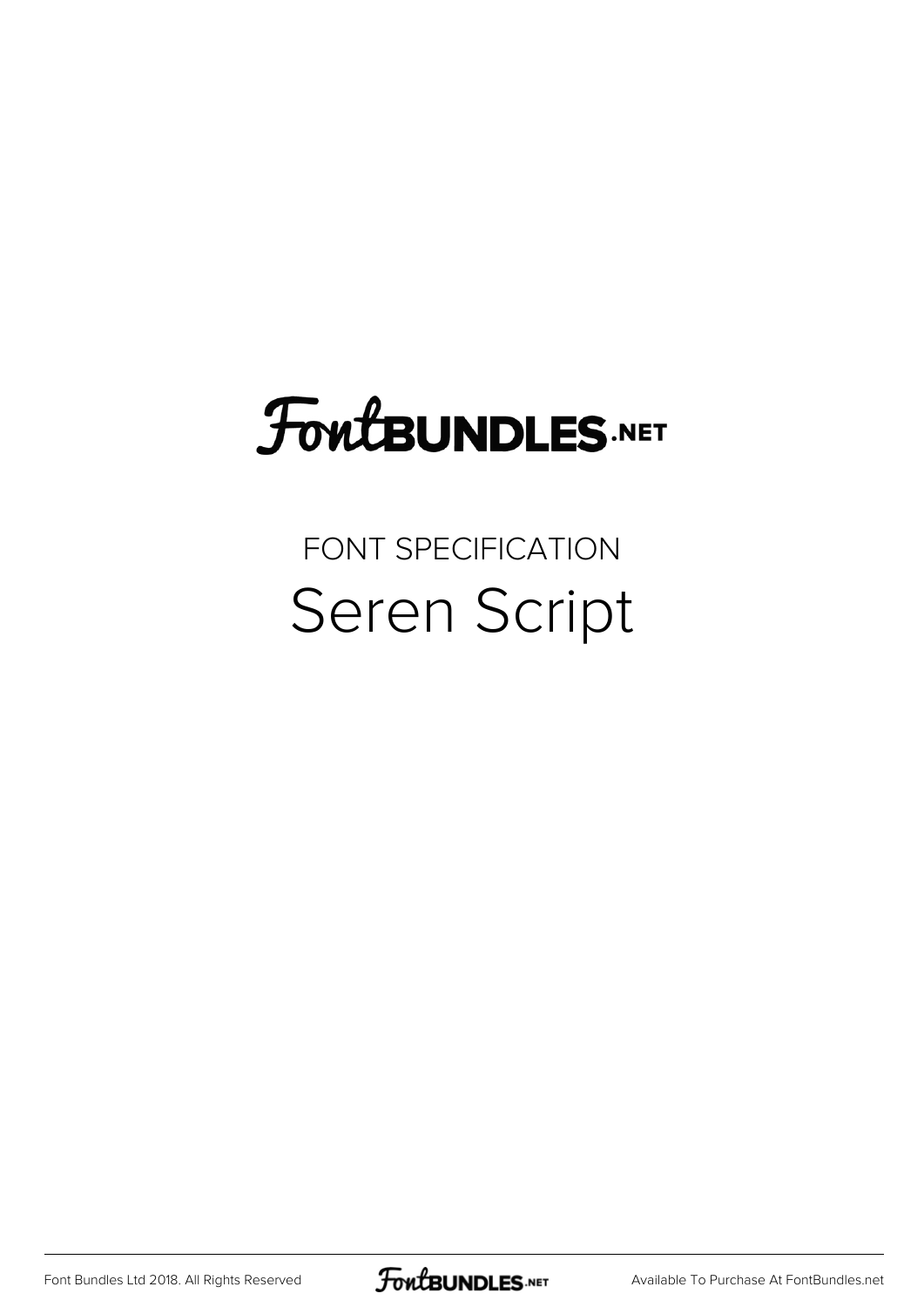#### Seren Script - Regular

**Uppercase Characters** 

## ABCDEFGHIJKIMNOPQ RSTUVWXYZ

Lowercase Characters

abcdefghijklmnopqrstuv  $uxxyz$ 

**Numbers** 

#### 0123456789

Punctuation and Symbols

 $\frac{1}{2}$  " # \$ % & ' ( ) \* - . : ; < = > ? [ \ ] ^  $\{\begin{array}{ccc} \end{array} \{\begin{array}{ccc} \end{array} \{\begin{array}{ccc} \end{array} \{\begin{array}{ccc} \end{array} \{\begin{array}{ccc} \end{array} \emptyset \begin{array} \end{array} \{\begin{array} \end{array} \{\begin{array} \end{array} \{\begin{array} \end{array} \emptyset \begin{array} \end{array} \{\begin{array} \end{array} \emptyset \end{array} \begin{array} \end{array} \{\begin{array} \end{array} \{\begin{array} \end{array} \{\begin{array} \end{array} \emptyset \end{array} \begin{array} \end{array} \{\begin{array} \end{array} \{\begin{array$  $\boldsymbol{a}$  $\overline{R}$  o  $\overline{R}$  2 3  $\overline{u}$   $\overline{v}$  .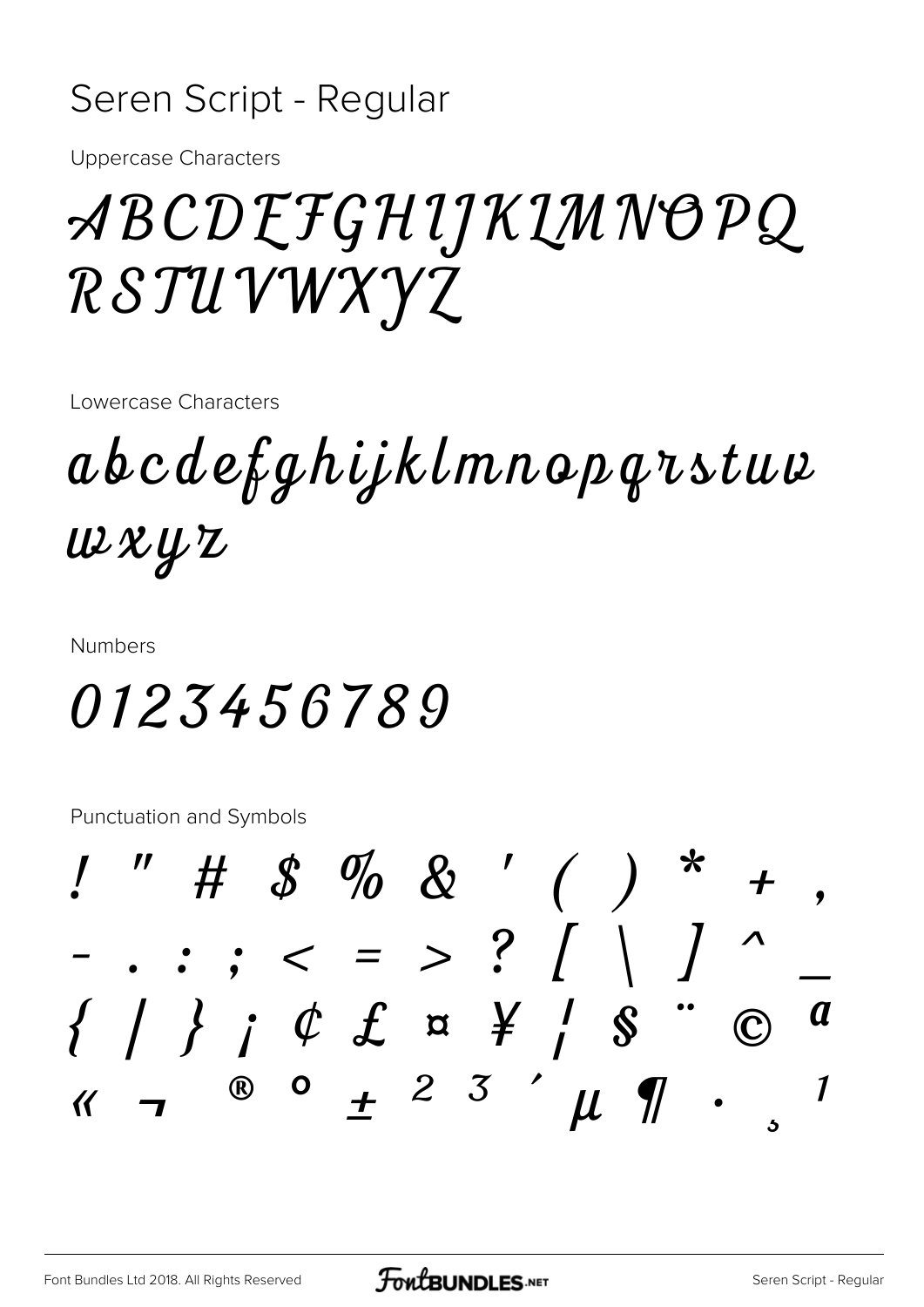$\frac{0}{2}$   $\frac{1}{4}$   $\frac{1}{2}$   $\frac{3}{4}$ All Other Glyphs À Á Â Ã Ä Å Æ Ç È É Ê Ë Ì Í Î Ï Ð Ñ Ò Ó Ô Õ Ö × Ø Ù Ú Û Ü Ý Þ ß à á â ã ä å æ ç è é ê ë ì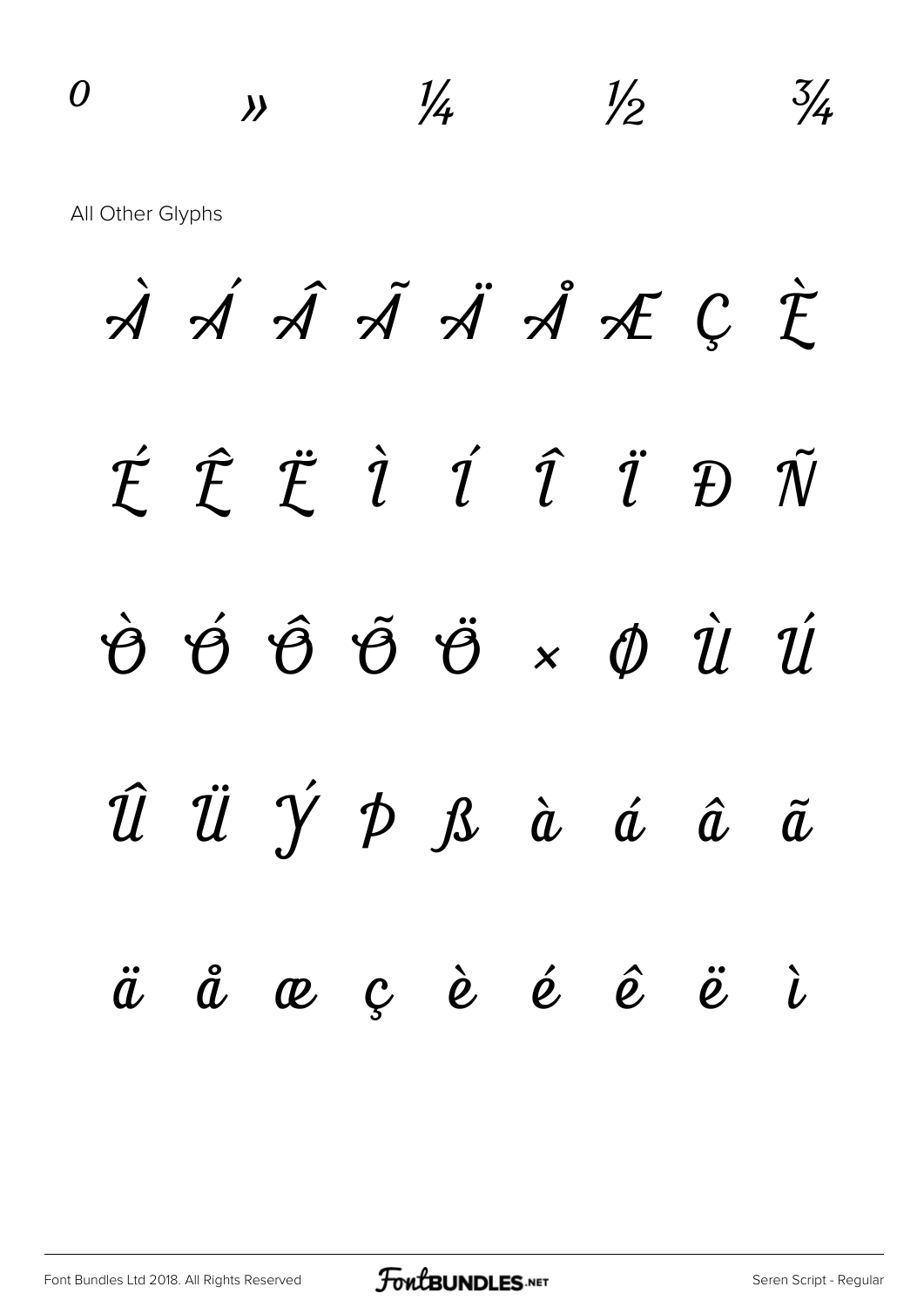| $\hat{\iota}$ $\hat{\iota}$ $\hat{\iota}$ $\hat{\alpha}$ $\hat{\alpha}$ $\hat{\alpha}$ $\hat{\alpha}$ $\hat{\alpha}$ $\hat{\alpha}$ |  |  |  |  |
|-------------------------------------------------------------------------------------------------------------------------------------|--|--|--|--|
| $\ddot{o}$ $\div$ $\phi$ $\dot{u}$ $\dot{u}$ $\ddot{u}$ $\ddot{u}$ $\dot{y}$ $\dot{p}$                                              |  |  |  |  |
| ÿ A ą Ć ć Ĉ ĉ Č č                                                                                                                   |  |  |  |  |
| Ee u Y ÿ L t Ń ń                                                                                                                    |  |  |  |  |
| EæŠśššÿŹź                                                                                                                           |  |  |  |  |
| $\dot{\zeta}$ $\check{\zeta}$ $\check{\zeta}$ $f$ $\uparrow$ $\downarrow$ $\downarrow$ $\downarrow$                                 |  |  |  |  |
| $  \qquad$ , $\qquad$ , $\qquad$ , $\qquad$ , $\qquad$                                                                              |  |  |  |  |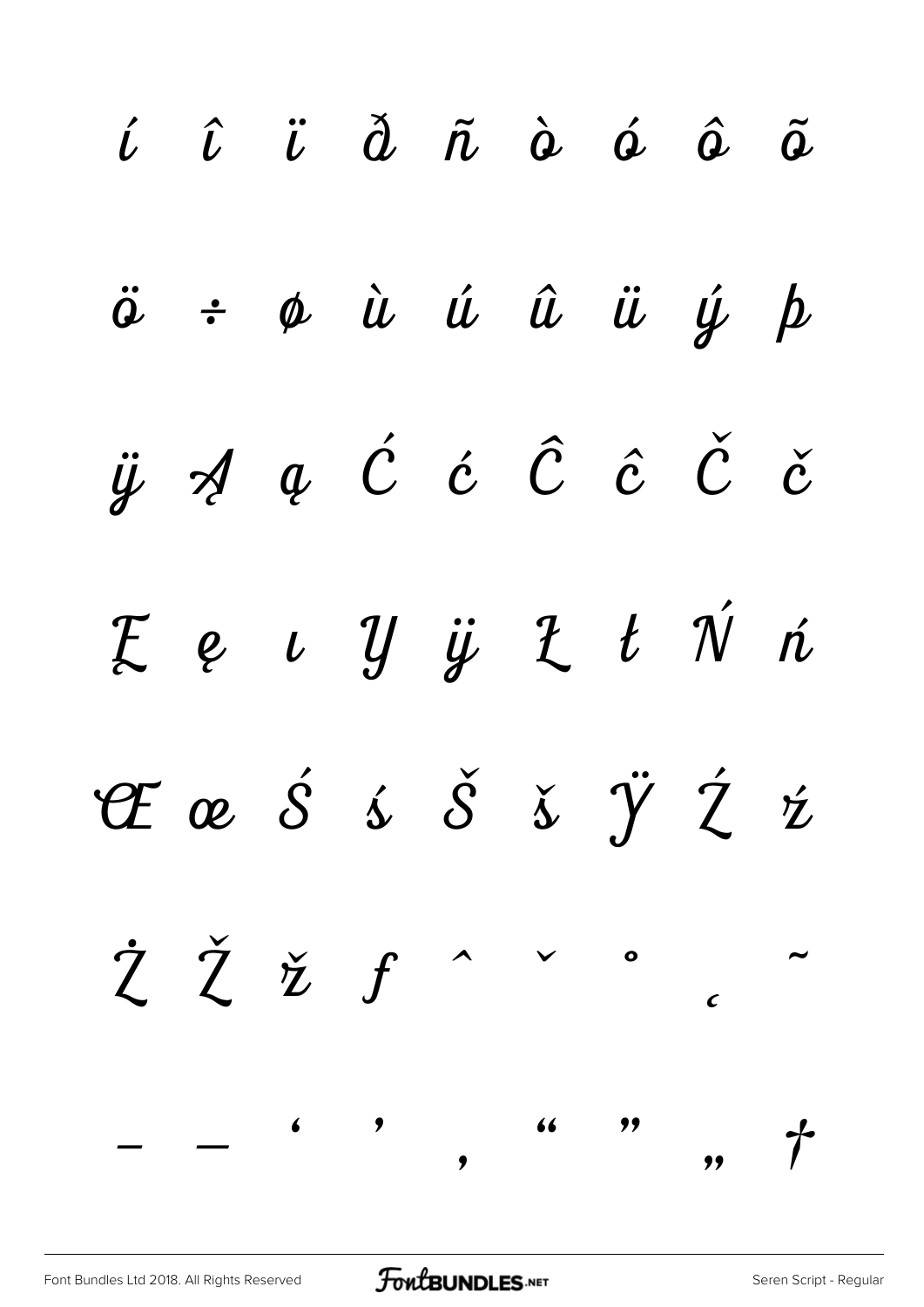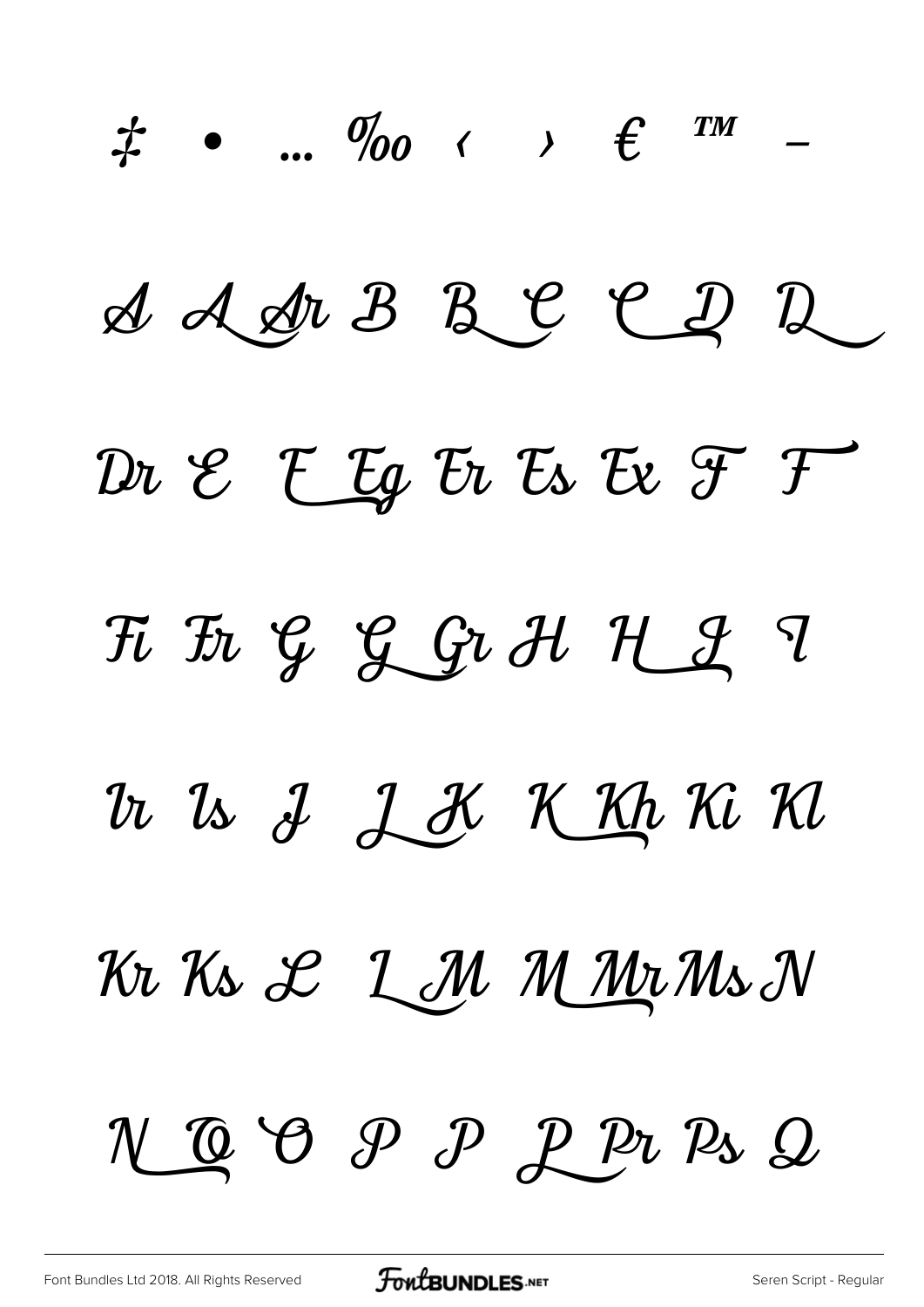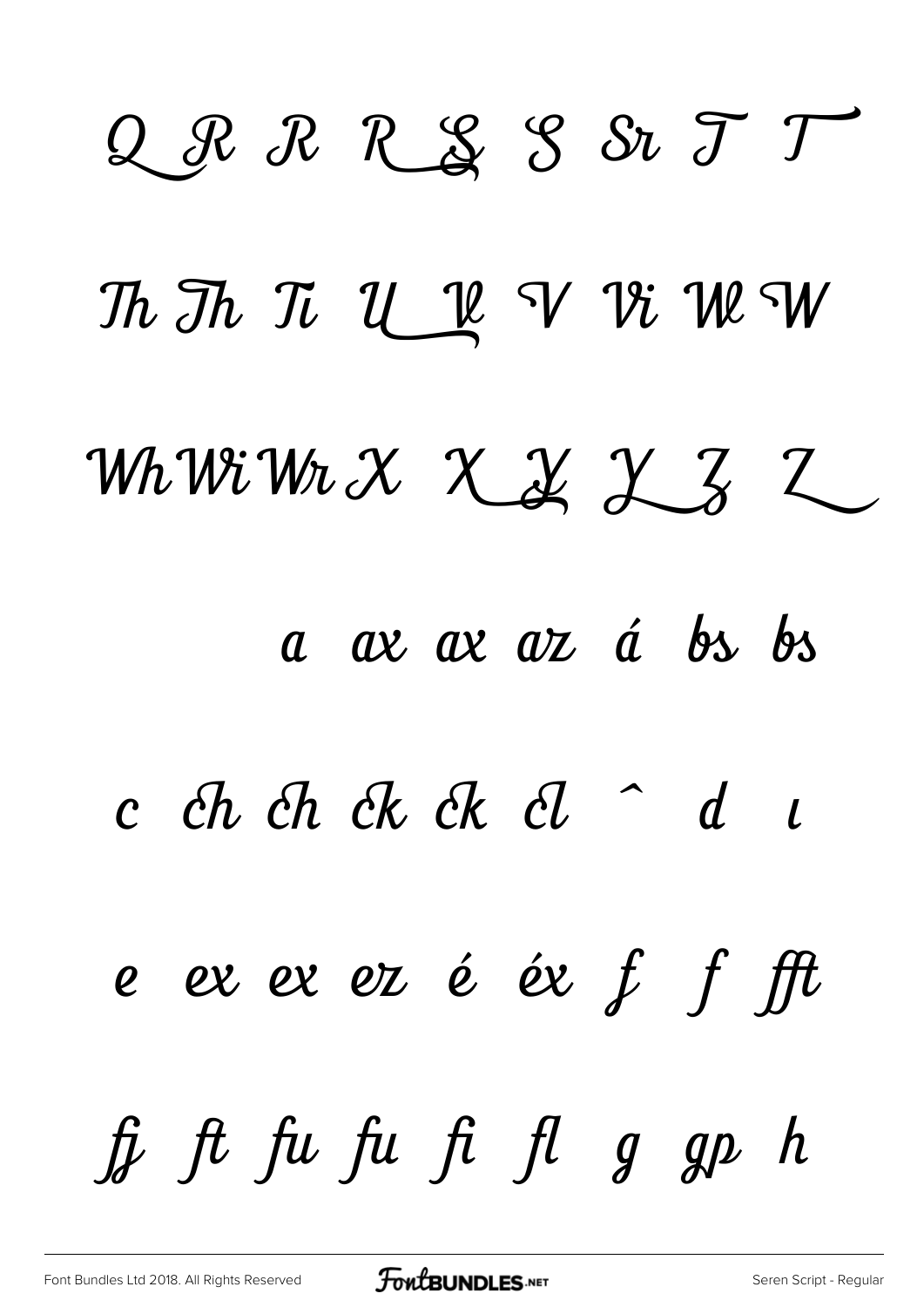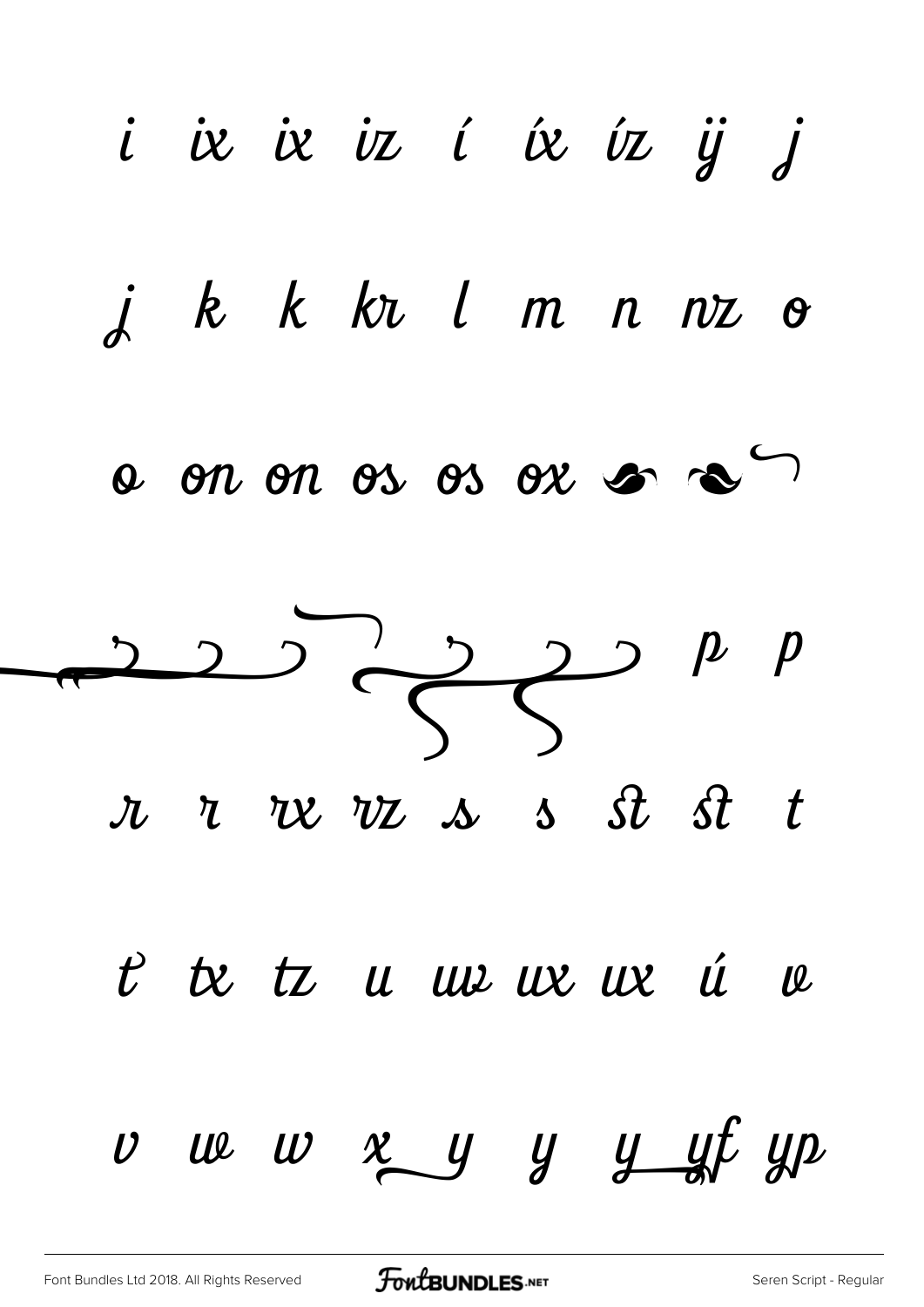### $z \, z \, b \, \mathcal{F} \, \overline{\partial} \, \mathcal{U} \quad \mathcal{S} \, h \, \mathcal{S} \, h \, \mathcal{S}$

## ff fi fl ffi ffl st

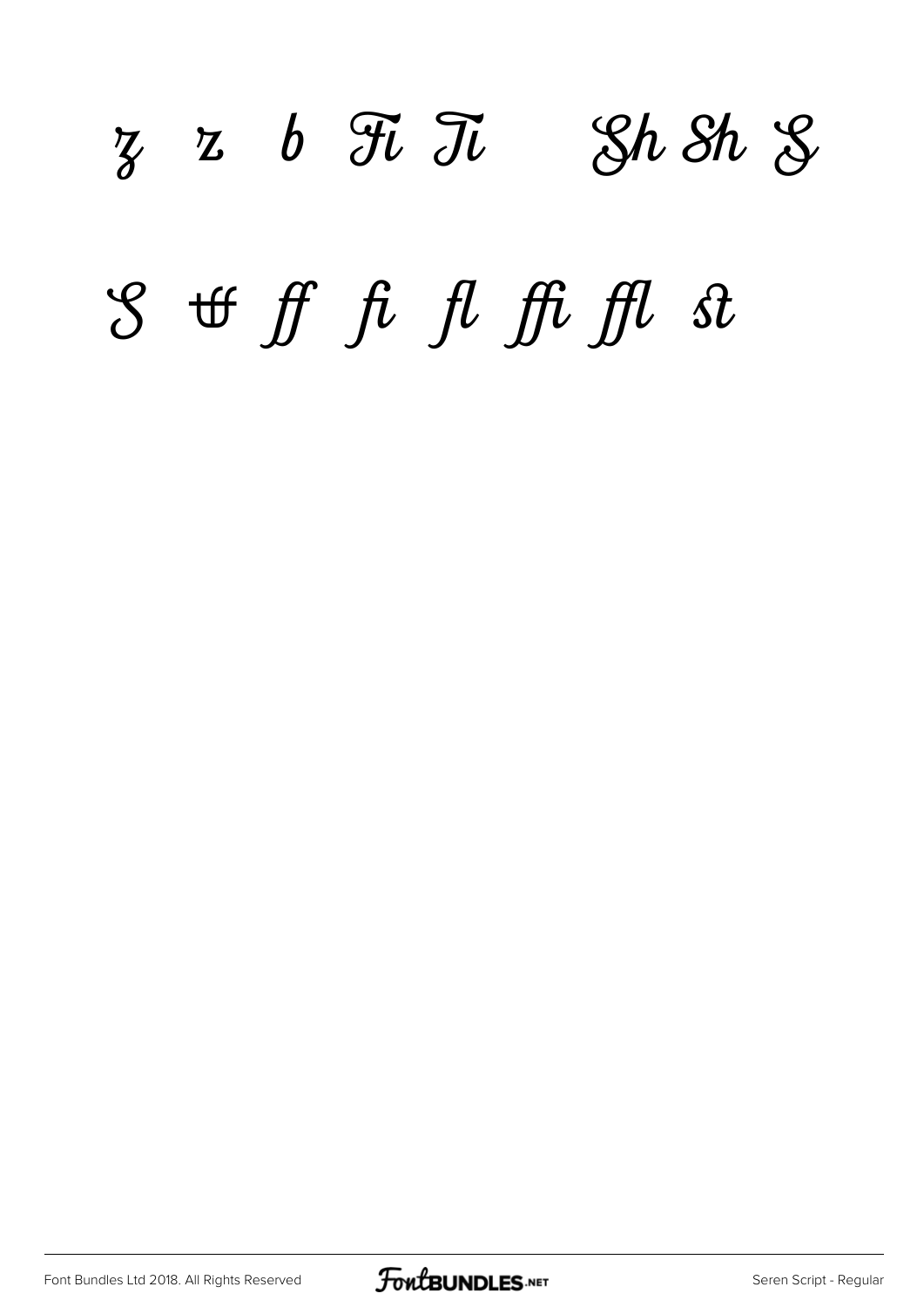#### Seren Script - Heavy

**Uppercase Characters** 

## *ABCDEFGHIJKLMNO* PQRSTUVWXYZ

Lowercase Characters

abcdefghijklmnopąrst UVWXYZ

**Numbers** 

#### 0123456789

Punctuation and Symbols

 $1''$  # \$ % & ' ( ) \* +  $- \, . \, . \, . \, . \, . \, < \, = \, > \, ? \, / \, / \, / \, .$ ®  $\circ$   $\neq$  2 3  $\prime$   $\mu$  $a$   $\prime$   $\prime$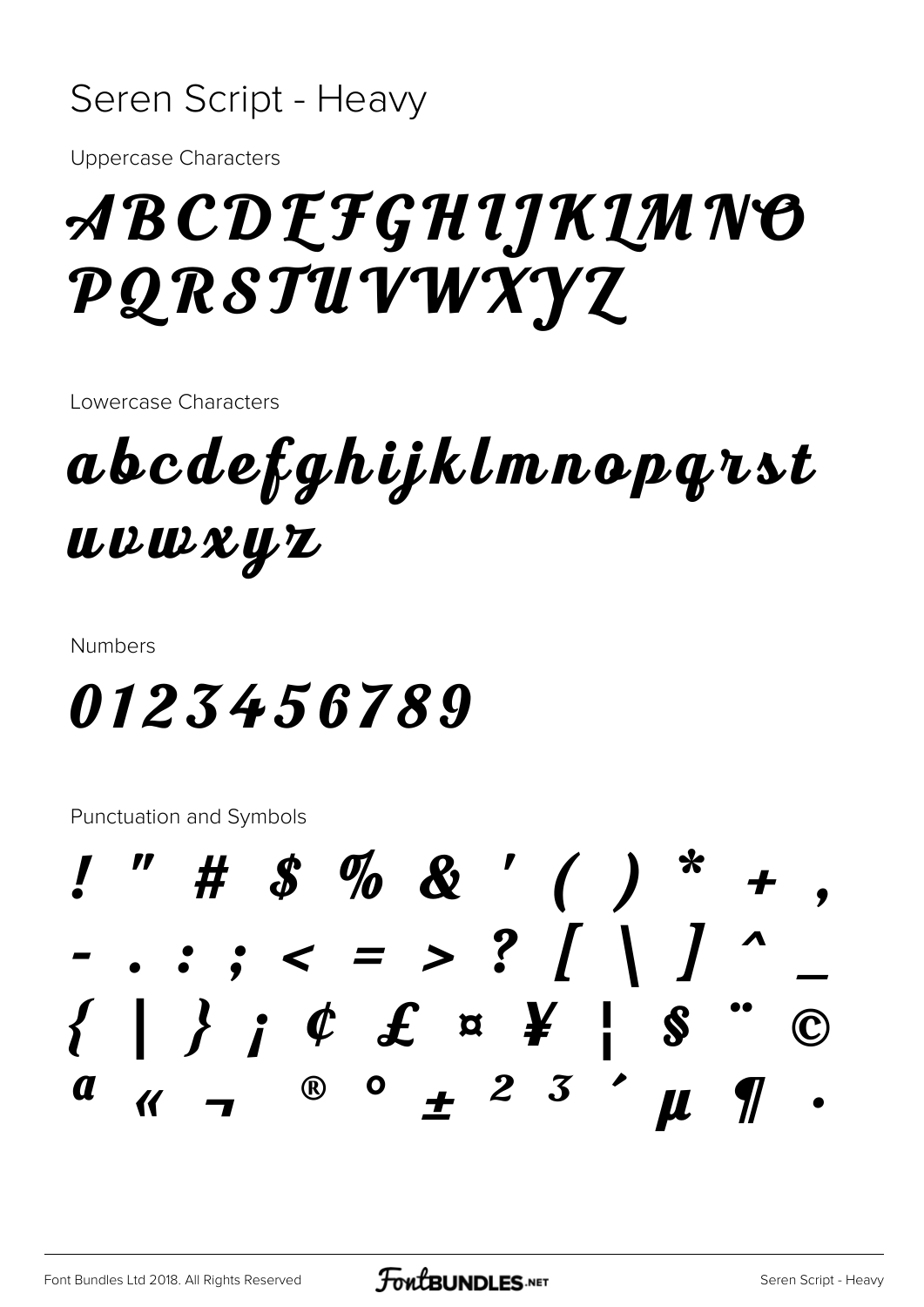$\frac{1}{2}$  0  $\frac{1}{4}$   $\frac{1}{2}$   $\frac{3}{4}$ All Other Glyphs

À Á Â Ã Ä Å Æ Ç È É Ê Ë Ì Í Î Ï Ð Ñ Ò Ó Ô Õ Ö × Ø Ù Ú Û Ü Ý Þ ß à á â ã ä å æ ç è é ê ë ì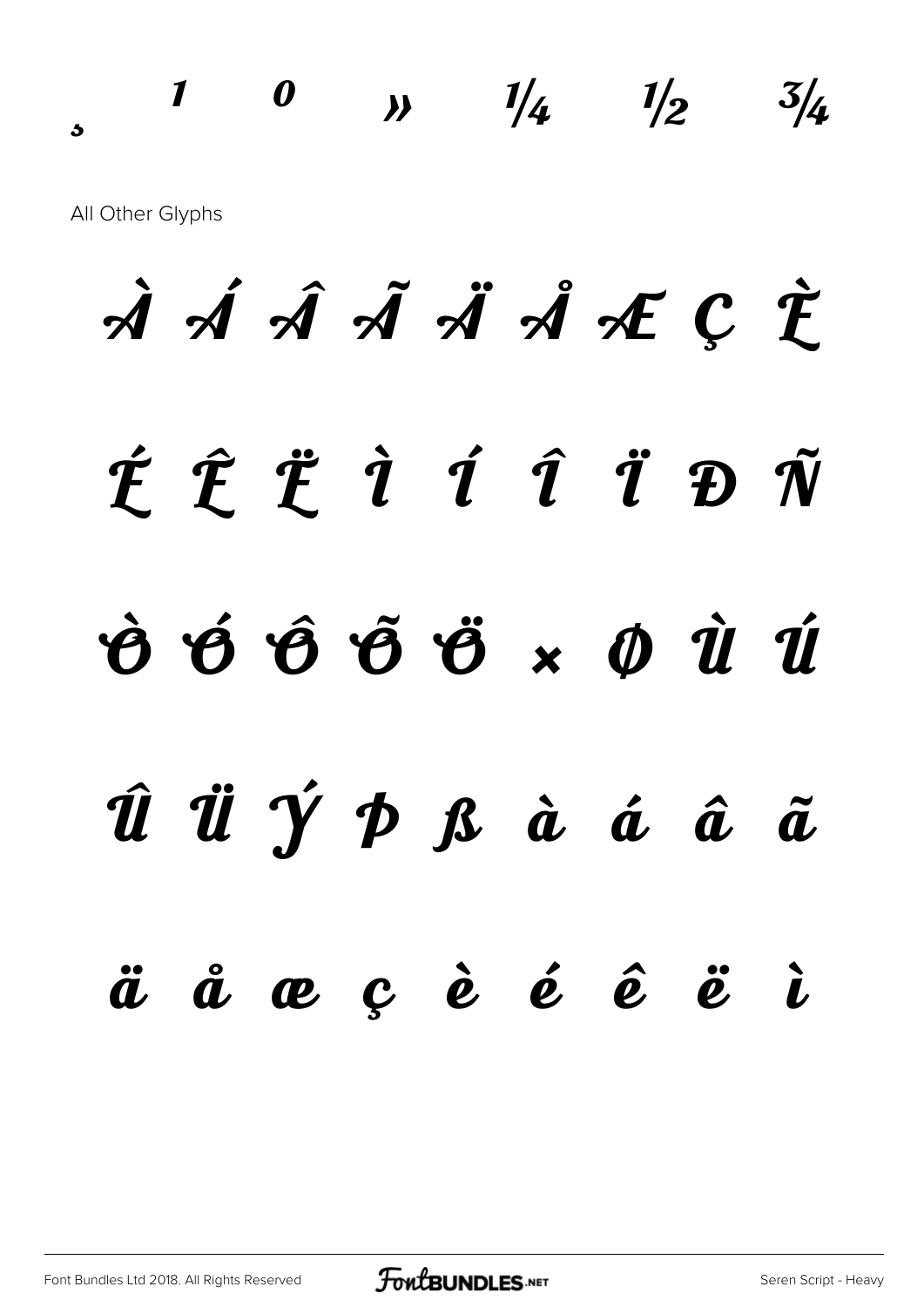|  | í î ï d ñ à á â ã                                                                                                                                                                                                                                                                                                                                                                                                                                                                |  |  |  |
|--|----------------------------------------------------------------------------------------------------------------------------------------------------------------------------------------------------------------------------------------------------------------------------------------------------------------------------------------------------------------------------------------------------------------------------------------------------------------------------------|--|--|--|
|  | $\ddot{o}$ $\div$ $\phi$ $\dot{u}$ $\dot{u}$ $\ddot{u}$ $\dot{u}$ $\dot{y}$ $\dot{p}$                                                                                                                                                                                                                                                                                                                                                                                            |  |  |  |
|  | $\ddot{y}$ $\acute{q}$ $q$ $\acute{c}$ $\acute{c}$ $\acute{c}$ $\acute{c}$ $\acute{c}$ $\acute{c}$                                                                                                                                                                                                                                                                                                                                                                               |  |  |  |
|  | Ee u Y ÿ L t Ń ń                                                                                                                                                                                                                                                                                                                                                                                                                                                                 |  |  |  |
|  | EæŠśŠšÿŹź                                                                                                                                                                                                                                                                                                                                                                                                                                                                        |  |  |  |
|  | ŻŽžf^~^.                                                                                                                                                                                                                                                                                                                                                                                                                                                                         |  |  |  |
|  | $  \leftarrow$ $\leftarrow$ $\leftarrow$ $\leftarrow$ $\leftarrow$ $\leftarrow$ $\leftarrow$ $\leftarrow$ $\leftarrow$ $\leftarrow$ $\leftarrow$ $\leftarrow$ $\leftarrow$ $\leftarrow$ $\leftarrow$ $\leftarrow$ $\leftarrow$ $\leftarrow$ $\leftarrow$ $\leftarrow$ $\leftarrow$ $\leftarrow$ $\leftarrow$ $\leftarrow$ $\leftarrow$ $\leftarrow$ $\leftarrow$ $\leftarrow$ $\leftarrow$ $\leftarrow$ $\leftarrow$ $\leftarrow$ $\leftarrow$ $\leftarrow$ $\leftarrow$ $\left$ |  |  |  |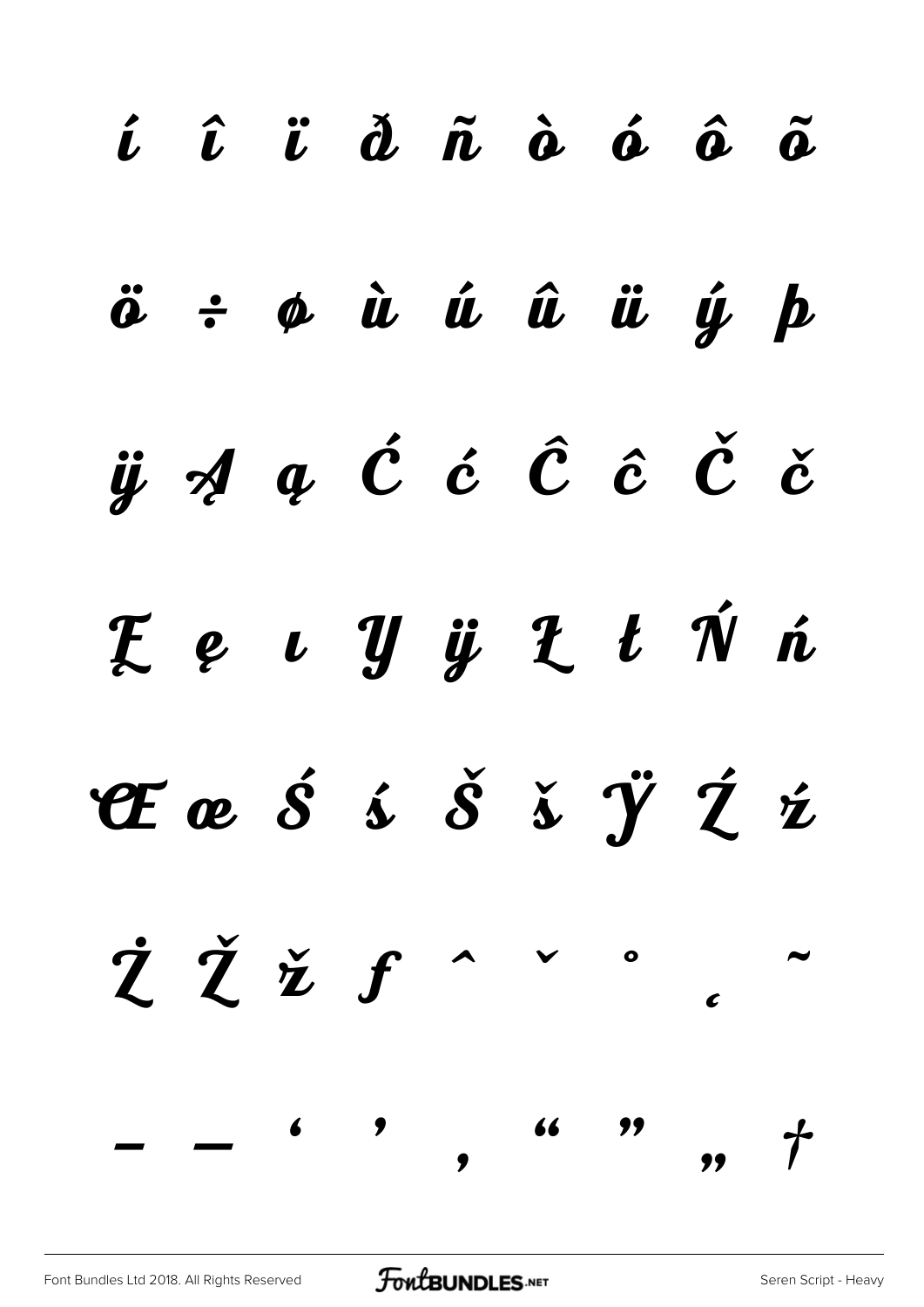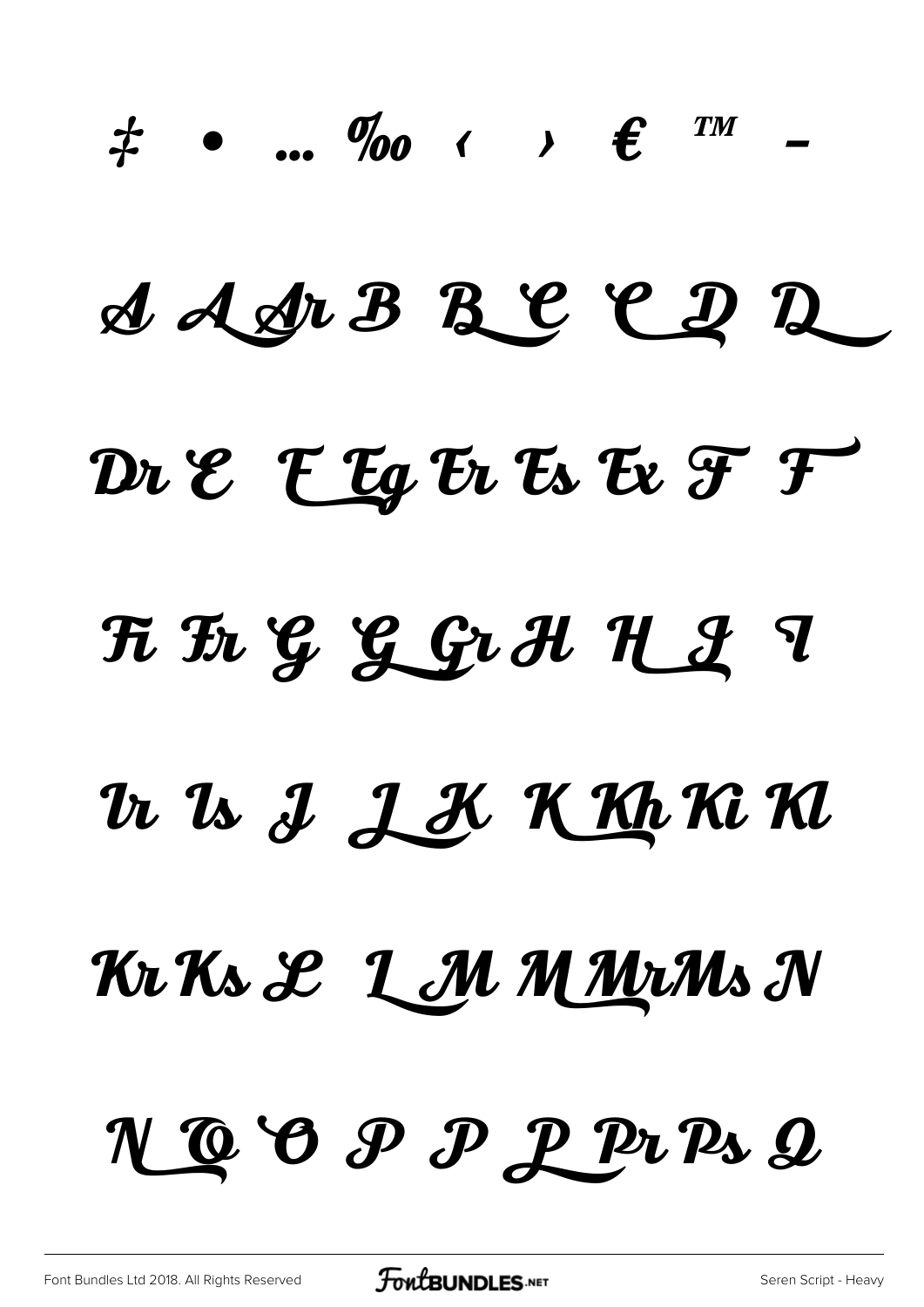## QRRRSS&TT

#### Th Th Ti U V V Vi W W

## WhWiWiX X X X Z Z

#### a ax ax az á bs bs

#### $c$  ch ch ck ck cl  $d$  d  $c$

# e ex ex ez é éx  $f$  f fft

# $\hat{H}$   $\hat{H}$   $\hat{H}$   $\hat{H}$   $\hat{H}$   $\hat{H}$   $\hat{g}$   $\hat{g}$   $\hat{p}$   $\hat{h}$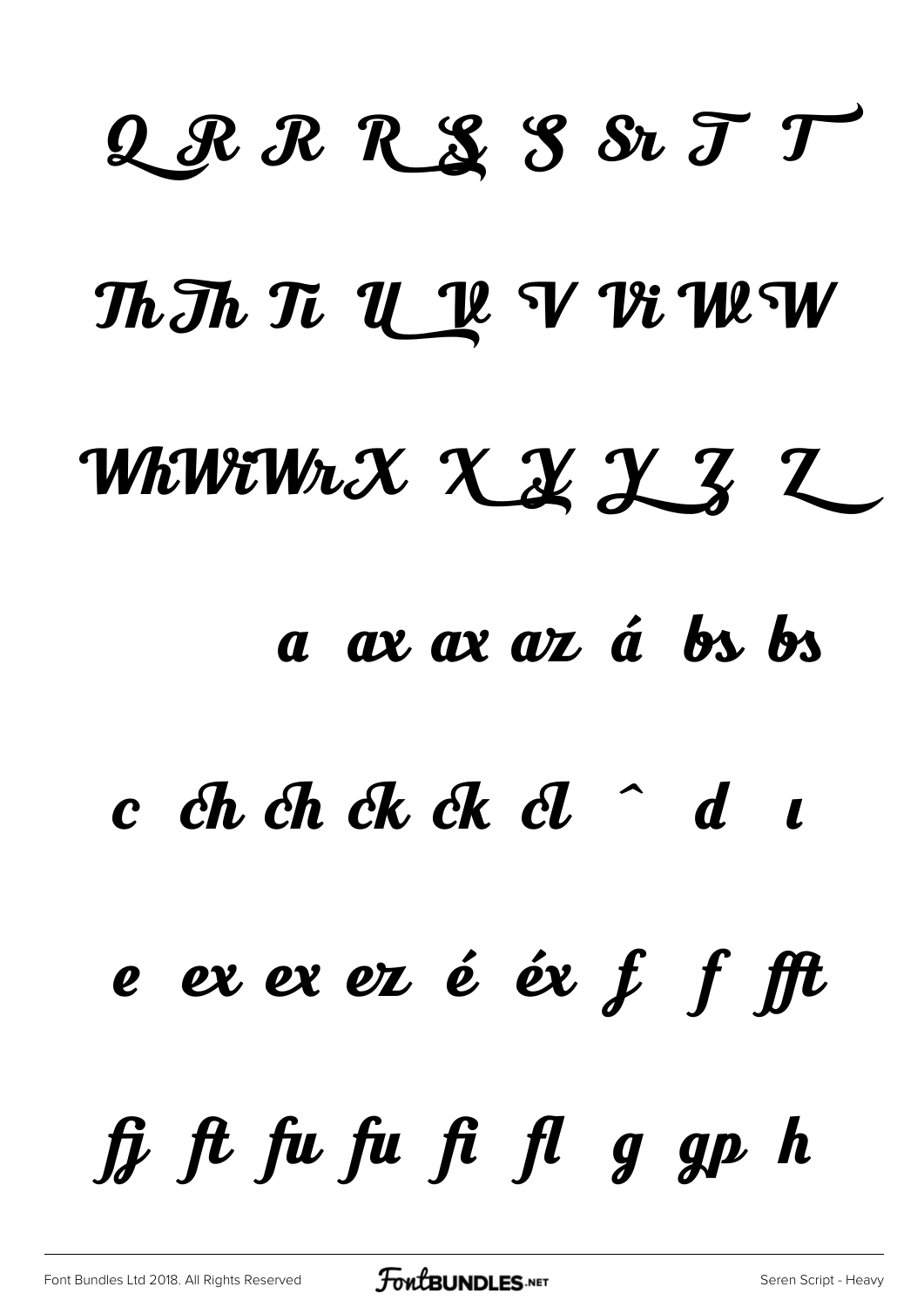